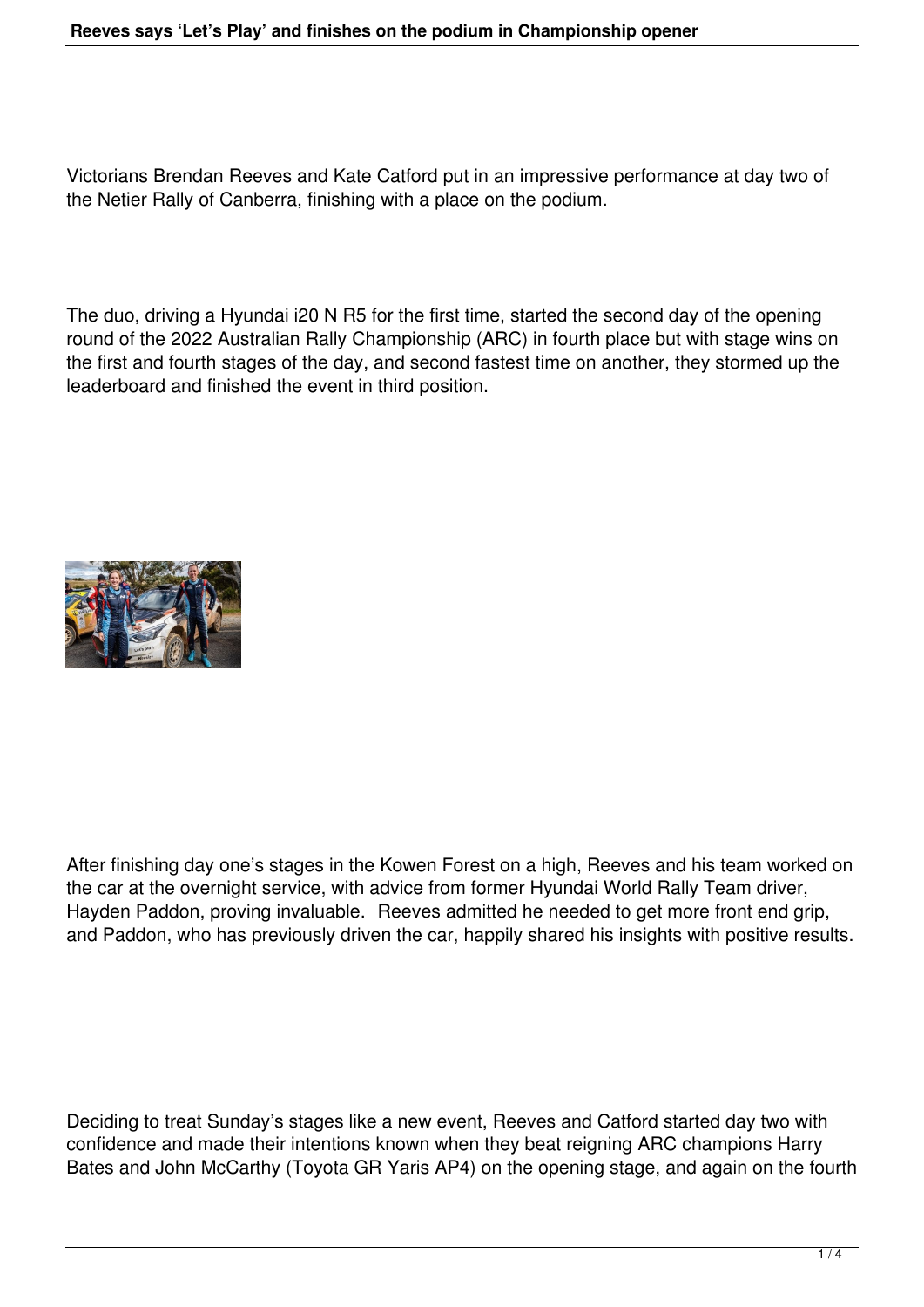stage of the day.

"We really enjoyed the Wamboin stage," Reeves said. "We had a great feeling in the car and the notes were working really well."

"I particularly enjoyed the Kowen Forest stages and was happy that the adjustments we made to the set up had an immediate impact and we could up our pace today."

In the afternoon stages, when the roads offered more grip, Reeves dialled down the front end grip so he could stay on the throttle into the corners to maintain his pace without understeering.

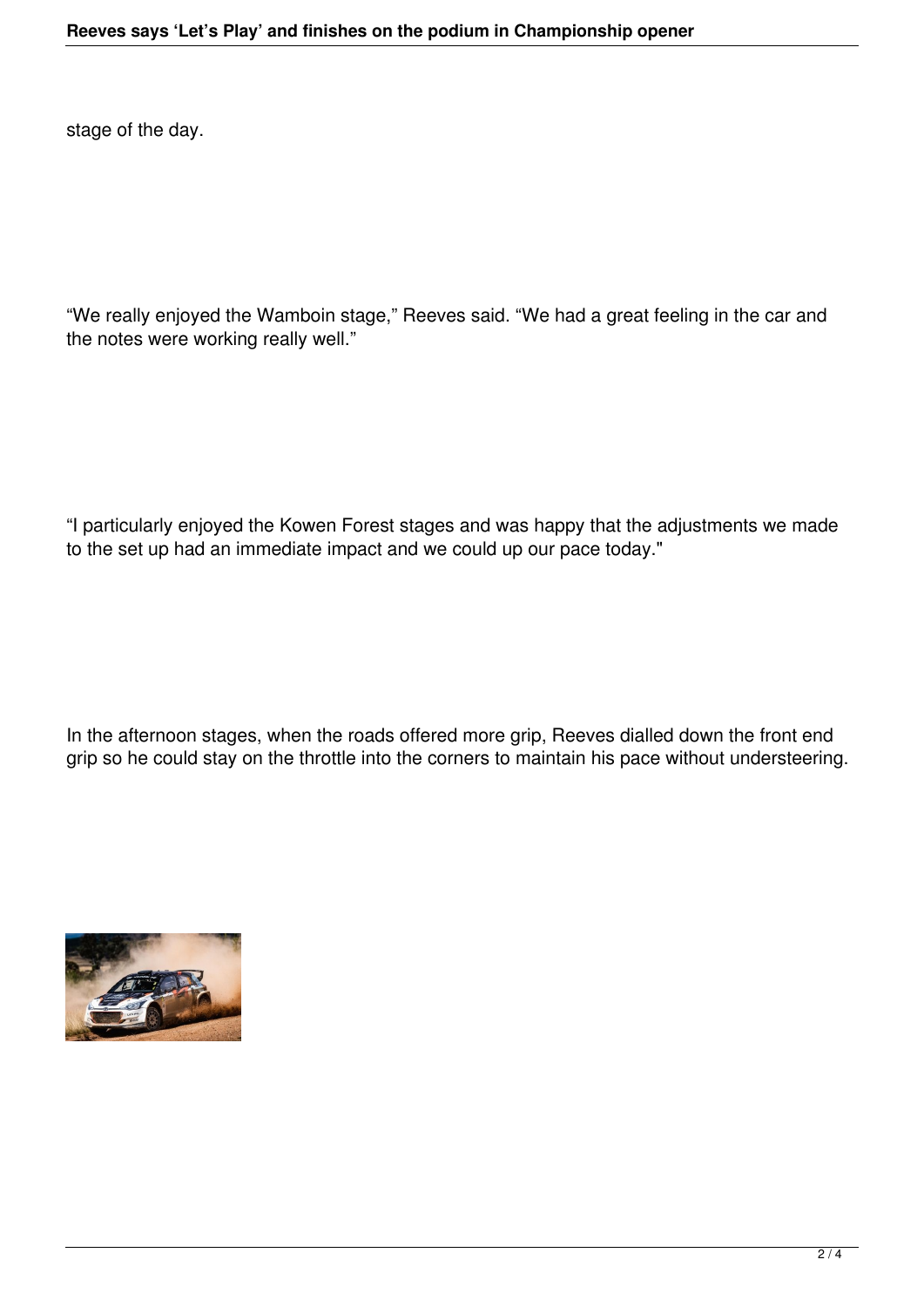Reeves was stoked to finish the event on the podium - a remarkable effort in his first competitive drive in the ARC for six years.

"It was great to see so many spectators and officials out and about at the rally," he said. "Lots of people were really excited to see the Hyundai i20 N R5 in action and we received a very warm welcome throughout the weekend."

"Kate did a fantastic job reading the pace notes again, too, so I'd like to say a huge thanks to her."

Reeves and Catford would also like to thank Hyundai Motor Company Australia, N Australia and Hyundai Genuine Parts for their support this weekend, and Walkem Motorsport for the use of the car.

**Results - Netier Rally of Canberra 2022**